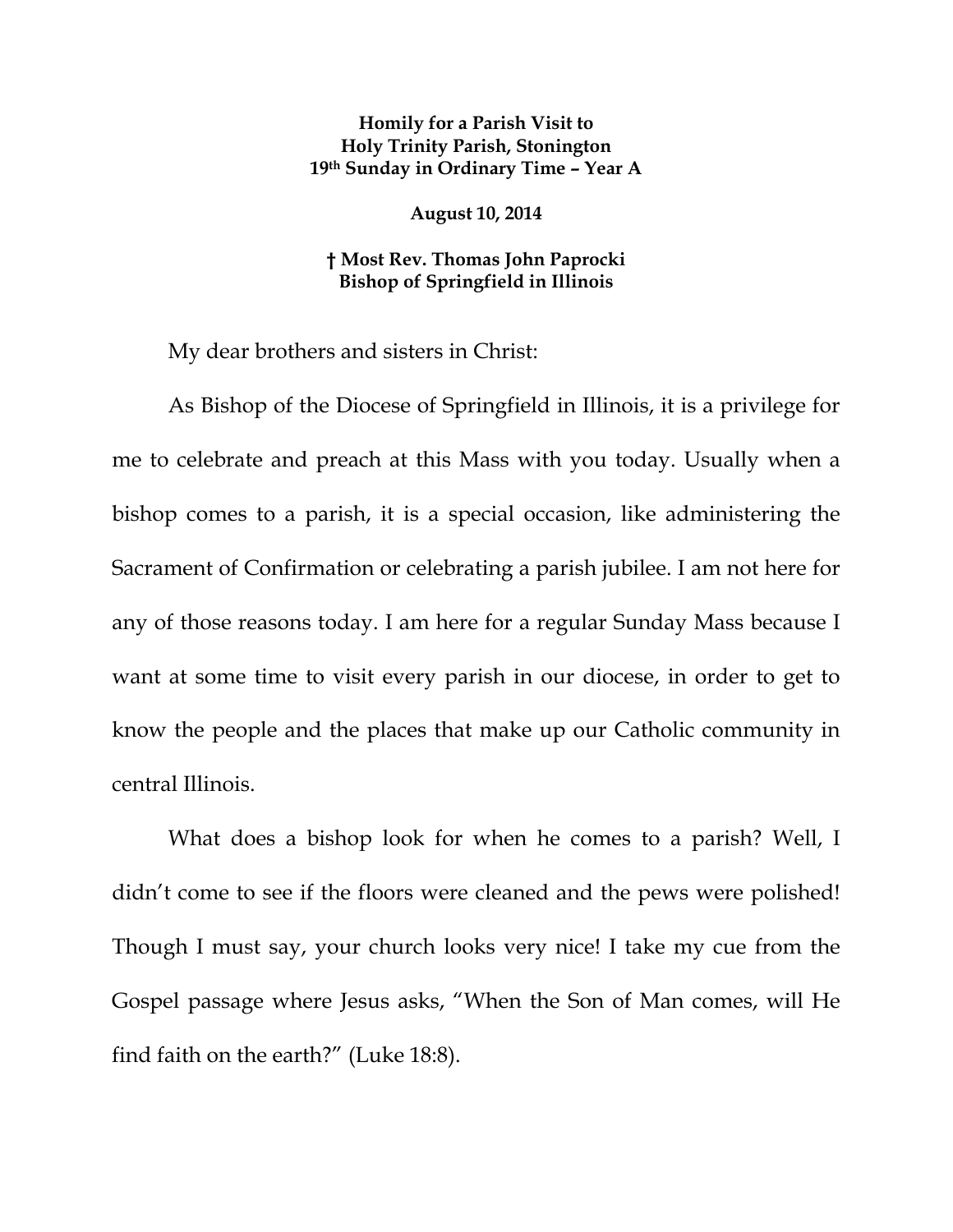First and foremost, when a bishop comes to a parish, he looks for the presence of the Catholic **faith**, to see whether it is strong and vibrant, whether it is growing, and if the conditions are present for its continued growth in the future. So it is good to see people of faith gathered here.

At the same time, a pastoral visit is not just a time for a bishop to see the parish, but also for the parish to see the bishop. The Church is all about relationships. As the three persons of the Trinity are an intimate communion of Father, Son and Spirit in relationship to each other, the Church exists as a communion in relationship to God and in relation to each other, the People of God, the Body of Christ. As a bishop, I have a special relationship with you, and you have a special relationship with me, and one of my roles is to bridge the relationship between you and the Pope and the rest of the universal Church, so that we may all be one in Christ's Body, into which we have been incorporated by the grace of Baptism.

Today's Bible readings all deal with the question of humanity's search for and encounter with divinity. Yet, in the experience of the people of God, that search is turned on its head. As today's scriptures show us, it is not that we humans are able to seek and find God by our own powers,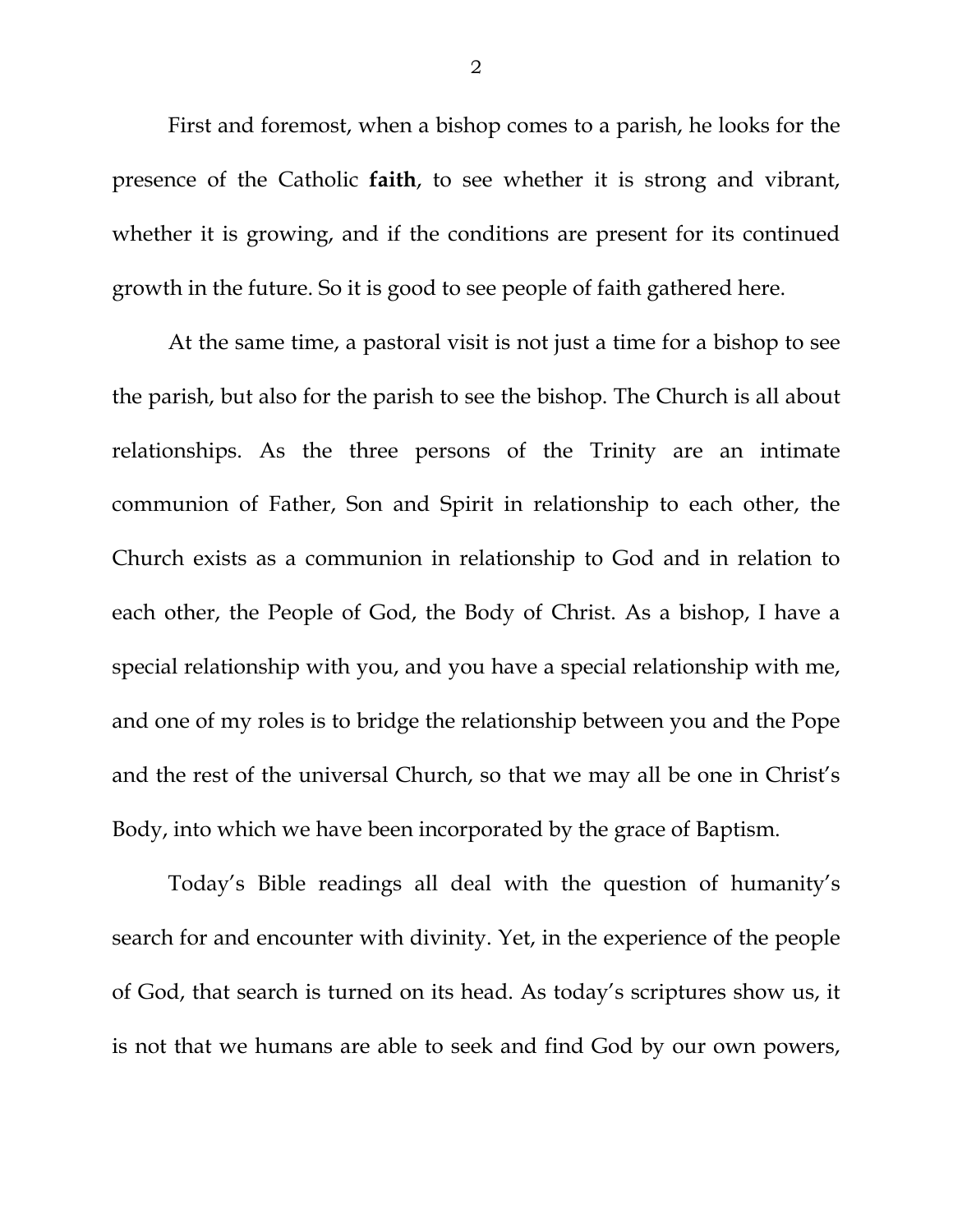but rather it is God who allows Himself to be discovered by us. Moreover, we often encounter God in the most unexpected of places and ways.

In the first reading, Elijah is on the run, in fear of his life, being hunted down by the pagan queen Jezebel. Elijah has had enough and pleads with God to take his life. But on Mount Horeb, the same mountain where God had spoken to Moses, Elijah is given the rare privilege of having an encounter with the Lord, who is found not amidst the most noticeable events or remarkable occurrences as one might expect – a mighty wind, an earthquake, a fire – but in the gentle breeze, sometimes translated as a "still, small voice" or even "the silence." It is there that Elijah encounters the living God.

In the Gospel the disciples are battling with the storm on the lake, in circumstances that make any encounter with God highly improbable. However, the Lord does indeed appear to them – though his disciples think he is a ghost. Jesus reassures them: "Courage! It is I! Do not be afraid." This is the same message that the risen Christ gives to his apostles when he appears to them in the upper room: "Do not be afraid," and "Peace be with you."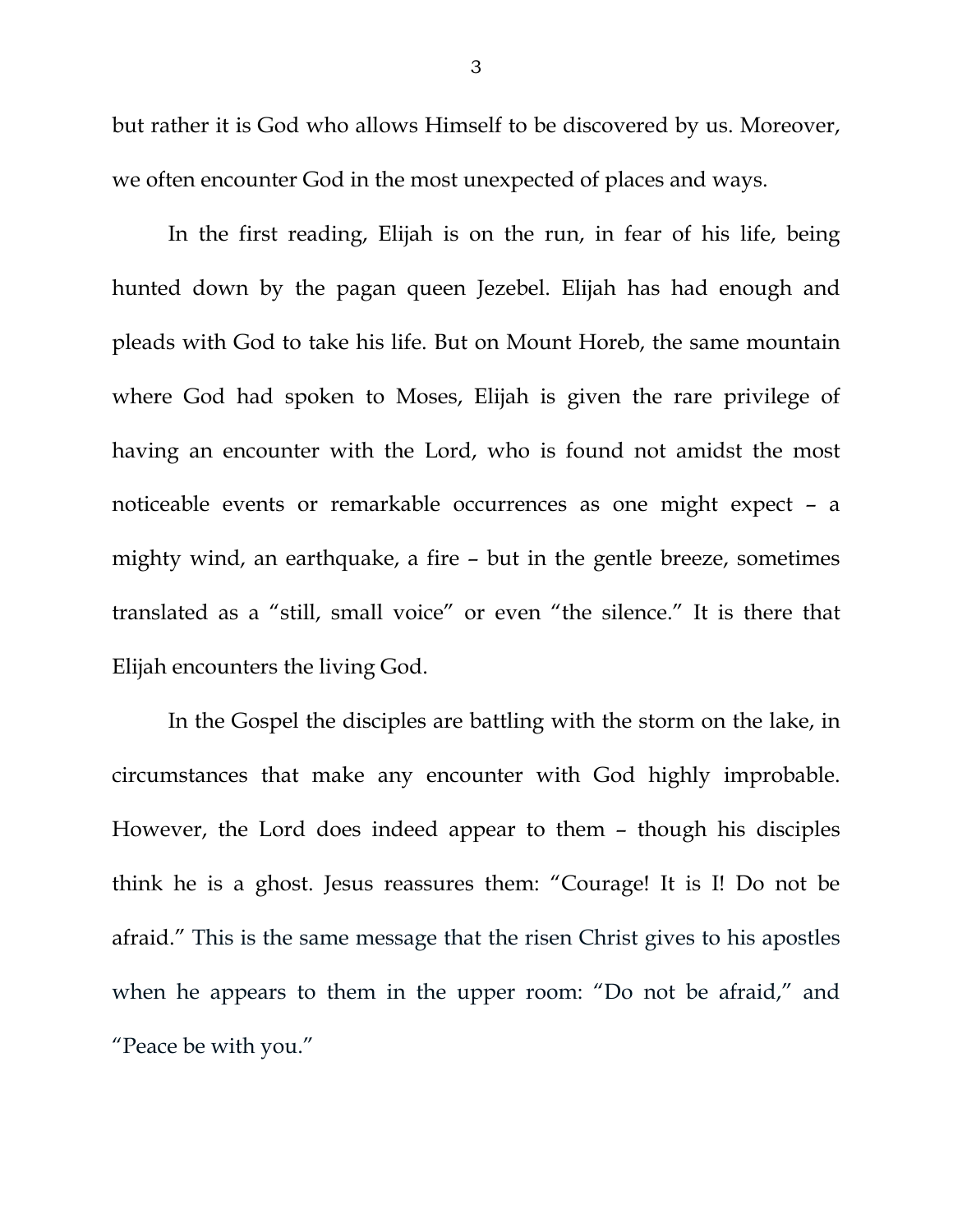But the Gospel also teaches us about ourselves. The symbolism of the event reminds us that we are, in this life, in danger from the storms of this world. Personal sin, illness, bereavement and persecution can all cause storms in our lives. Temptations against living a life of faith can be frequent and strong.

When Peter attempts to leave the boat and go to Christ on his own, he begins to sink. Perhaps the reason Peter began to sink so quickly is that he never should have attempted to walk on the water in the first place! Peter cannot do what God can do. Notice what does Jesus does: He puts Peter back in the boat! Peter is often impetuous in the Gospels, and here his desire to go to Christ on his own gets him into trouble. He is saved by being brought back to the boat; and the ship can be seen as representing the Church. Too often, people want to leave the boat, the barque of Peter, the Church, and go straight to Jesus on their own. We are, of course, saved by God, but we are saved as members, so to speak, of a crew.

This image of the Church as a ship is very ancient. In the Old Testament, the whole of creation is saved by taking refuge in Noah's ark. In the New Testament, Jesus is seen preaching from Peter's boat, saving it from storms and commanding that it be steered "to the other side," or be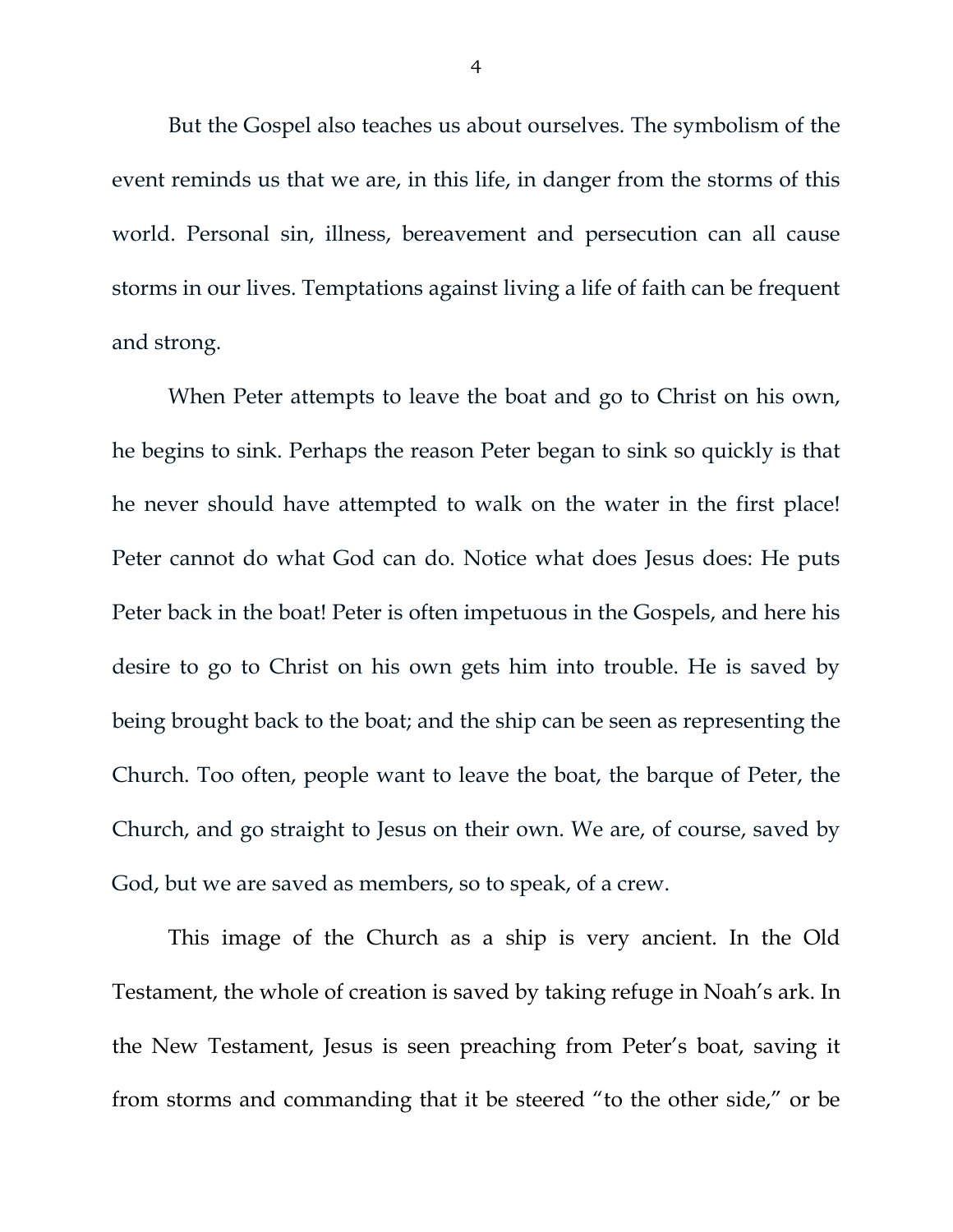"put out into the deep." By putting Peter back in the boat, Jesus is showing us that even the prince of the apostles is saved by remaining in the ship of the Church. Ancient authors also liked to note that ships in those days were made of wood with metal nails, and so drew a parallel with the cross. The mainmast of a ship with its crosspiece also has the shape of a cross. By staying in the ship we also cling to the cross.

Throughout the centuries, many people have felt that they can get to God better on their own, rather than being kept back by the sometimes troublesome group that is the Church. Perhaps we feel this too, especially when the Church is racked by scandal or division. But it is especially when the storms are raging that we are called to stay in the ship of the Church. Notice also how today's Gospel passage ends: those in the boat, in other words, those who are in the Church, recognize Jesus as the Son of God.

In our lives, we can find ourselves like Elijah and Peter – at the end of our tether, living in fear, full of doubts, perhaps simply wishing it would all just end. Like Elijah, we can discover that we don't find God where we expect to meet Him. Or, like Peter, the storms of our life may mean that we are so busy struggling simply to survive that we are unable to lift up our eyes to recognize the God who is already walking towards us in the midst